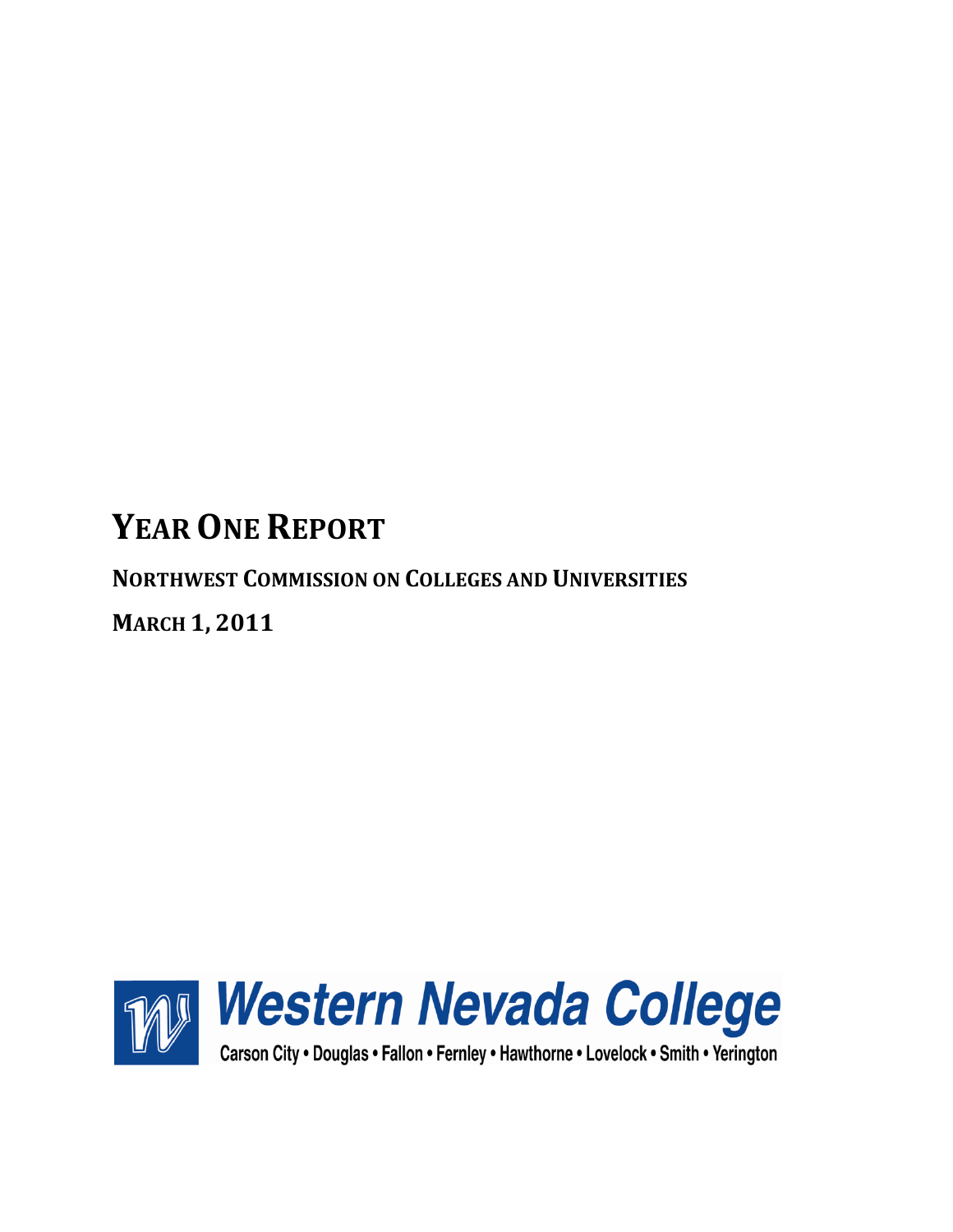## **TABLE OF CONTENTS**

| <b>Introduction</b>                                                          |                  |
|------------------------------------------------------------------------------|------------------|
| <b>Institutional Context</b>                                                 | $\mathbf{2}$     |
| <b>Preface</b>                                                               | 2                |
| <b>Update on Institutional Changes</b>                                       | 2                |
| <b>Response to Recommendations Requested by the Commission</b>               | 3                |
| Date of Most Recent Review of Mission and Core Themes                        | 3                |
| <b>Chapter One: Mission, Core Themes, and Expectations</b>                   | 4                |
| <b>Section I: Mission</b>                                                    | 4                |
| <b>Mission Statement</b>                                                     | 4                |
| <b>Interpretation of Mission Fulfillment</b>                                 | $\boldsymbol{4}$ |
| <b>Articulation of Acceptable Threshold or Extent of Mission Fulfillment</b> | $\boldsymbol{4}$ |
| <b>Section II: Core Themes</b>                                               | 5                |
| <b>Core Theme #1: Student Success</b>                                        | 5                |
| <b>Core Theme #2: Institutional Excellence</b>                               | 6                |
| Core Theme #3: One College/Many Communities                                  | 8                |
| Conclusion                                                                   | 9                |
| Appendix                                                                     | 11               |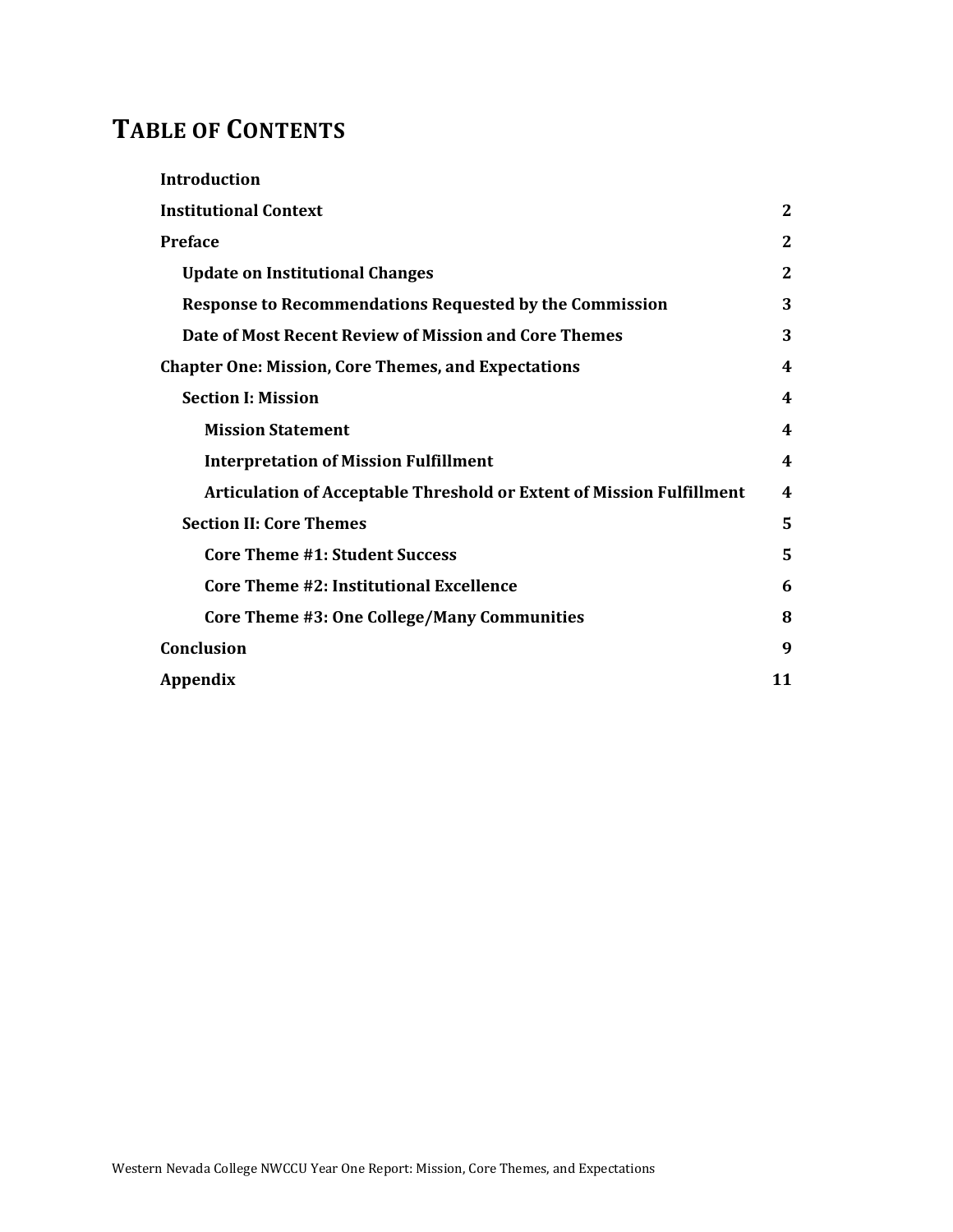## **INTRODUCTION**

Founded in 1971, Western Nevada College is a public, comprehensive community college serving residents of the seven northwestern counties of Nevada. Western serves a widespread, 18,000 square-mile region that includes both urban and rural communities, with some 200,000 residents. The college is based in Carson City, the state capital of Nevada, and rural campuses are located in the agricultural communities of Minden and Fallon. Small satellite centers in the towns of Fernley, Hawthorne, Lovelock, Smith Valley, and Yerington work closely with local high schools and rely heavily on distance education as well as some on-site services to meet community needs.

Offerings include associate degrees, certificates of achievement, and a Bachelor of Technology degree, as well as non-credit workforce training and community education. Areas of study include applied technologies, university parallel and transfer programs, community service offerings, and developmental education. Counseling, financial assistance, tutoring, peer mentoring, and other student services combine to address student needs within the mission of the college.

Nevada has one of the lowest college-going rates in the nation, along with one of the lowest percentages of residents who hold a bachelor's degree. Many WNC students are first-generation college students, and some are place-bound in their communities.

In 2009-2010, annualized credit headcount enrollment was 5,681, excluding community education and workforce training initiatives. More than 1,500 students took at least one class online.

WNC is guided by its mission and goals, principles of community, and strategic plan, which is reviewed annually and renewed every six years. In addition, the college disseminates information regarding progress toward achieving strategic goals through annual campus meetings, publications (paper and online), and open forums. Faculty responsible for academic programs perform annual assessment of student learning outcomes and review their programs every five years. Similarly, faculty and staff responsible for administrative services perform annual assessments of their activities and perform regular program reviews. Every member of the community can review these assessments which are vital to the decisions the college must make.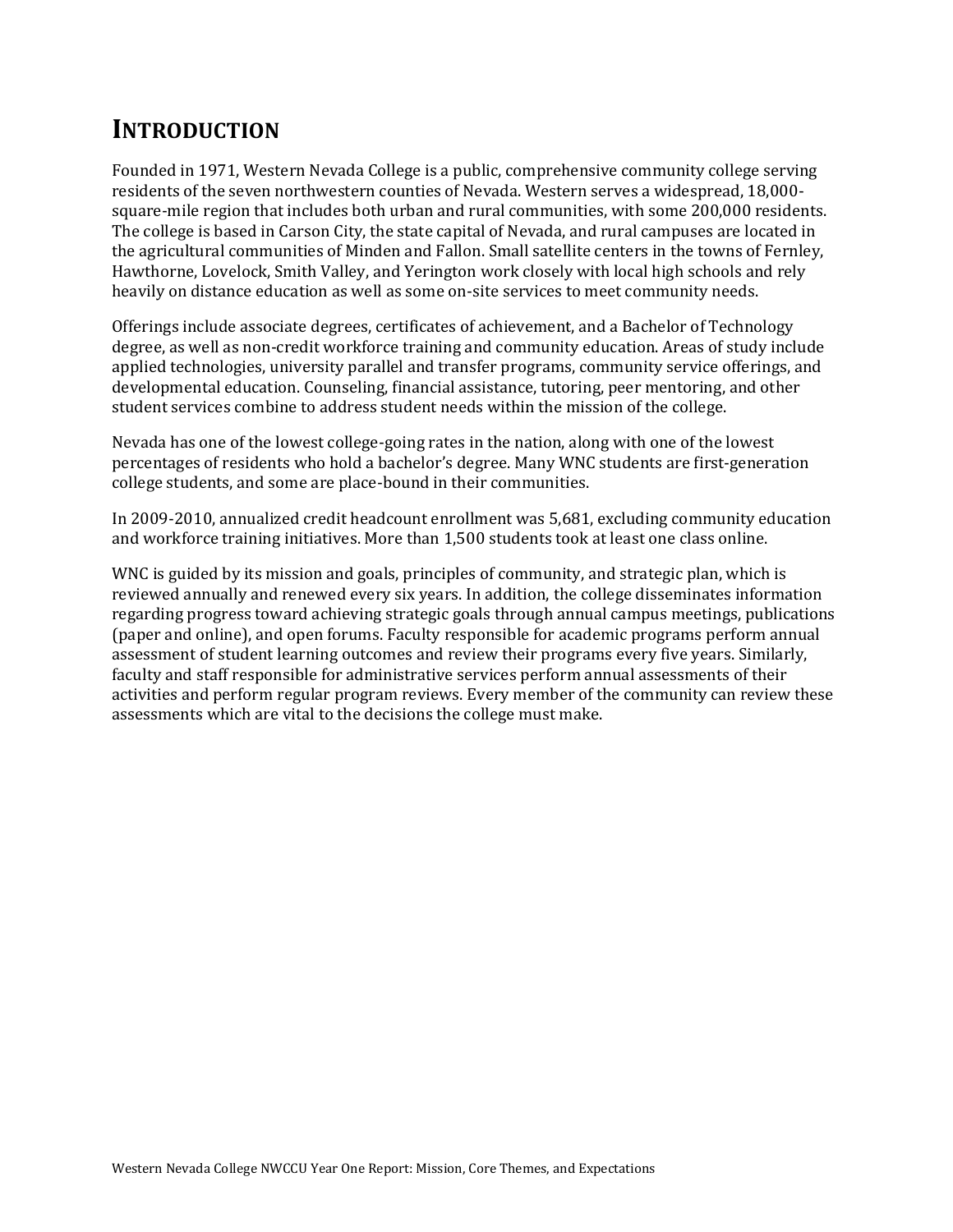## **INSTITUTIONAL CONTEXT**

The college celebrates its  $40<sup>th</sup>$  anniversary this year, and has taken this opportunity to reflect on its basic tenets as well as its goals and aspirations for the years ahead. During the current, ongoing state budget crisis, Western is keenly focusing on what is most important—serving students and its communities by preparing Nevadans for careers, helping students attain a college degree, and enhancing regional quality of life.

The faculty, staff, and students have all taken part in helping the college weather the budget cuts to date. Steps have included voluntary furloughs and pay reductions by professional staff to match state-mandated cuts and furloughs by classified staff; academic faculty who have willingly accepted larger class sizes and taught additional courses to meet student demand; a willingness by administrative faculty to take on extra responsibilities caused by vacant positions; and a registration fee surcharge that was accepted by campus student leaders.

In the past year, the college awarded 481 degrees and certificates, the highest number ever. A growing number of local high school students chose to enter Western immediately after graduation, including 39 percent of Carson City and 30 percent of Douglas County graduates (the two largest population centers in Western's service area). The number of full-time students in 2009-2010 who were seeking a degree or certificate rose 36%, from 998 to 1,362.

More WNC students applied for and received financial assistance during 2009-2010 than ever before. The college distributed more than \$11 million in assistance, compared with \$6.3 million the prior year, a 42.7% increase. At the same time, more adult students enrolled to update job skills or begin college for the first time in response to Nevada's devastating unemployment rate that remains the highest in the nation. The college has also continued reaching out to underserved populations and has, for the first time, matched the community population percentages in the number of Latino students.

## **PREFACE**

### **UPDATE ON INSTITUTIONAL CHANGES**

As WNC develops its strategic plan for 2012-2018, the Strategic Planning for Institutional Effectiveness (SPFIE) committee, which serves as the Steering Committee for this report, will lead the college community in identifying the core themes that will align with the college mission as well as the objectives stated in the strategic plan. The core themes identified in this report align with the goal statements that are part of the current 2006-2012 strategic plan but have not been officially sanctioned as "core themes" by the Board of Regents.

In January 2011, SPFIE facilitated a three-part strategic planning workshop with representatives from student government; faculty, staff, and administrators; and community members. The all-day workshop began with brainstorming in small groups to identify core themes and objectives. Next, breakout groups discussed the college's current environment in terms of its strengths, weaknesses, threats, and opportunities as they relate to the college's objectives. Finally, participants identified initiatives that would advance the core themes and objectives. Following this workshop, SPFIE began to consider the recommendations generated during the workshop and to designate indicators of achievement. In April, SPFIE will present a draft strategic plan for discussion at an all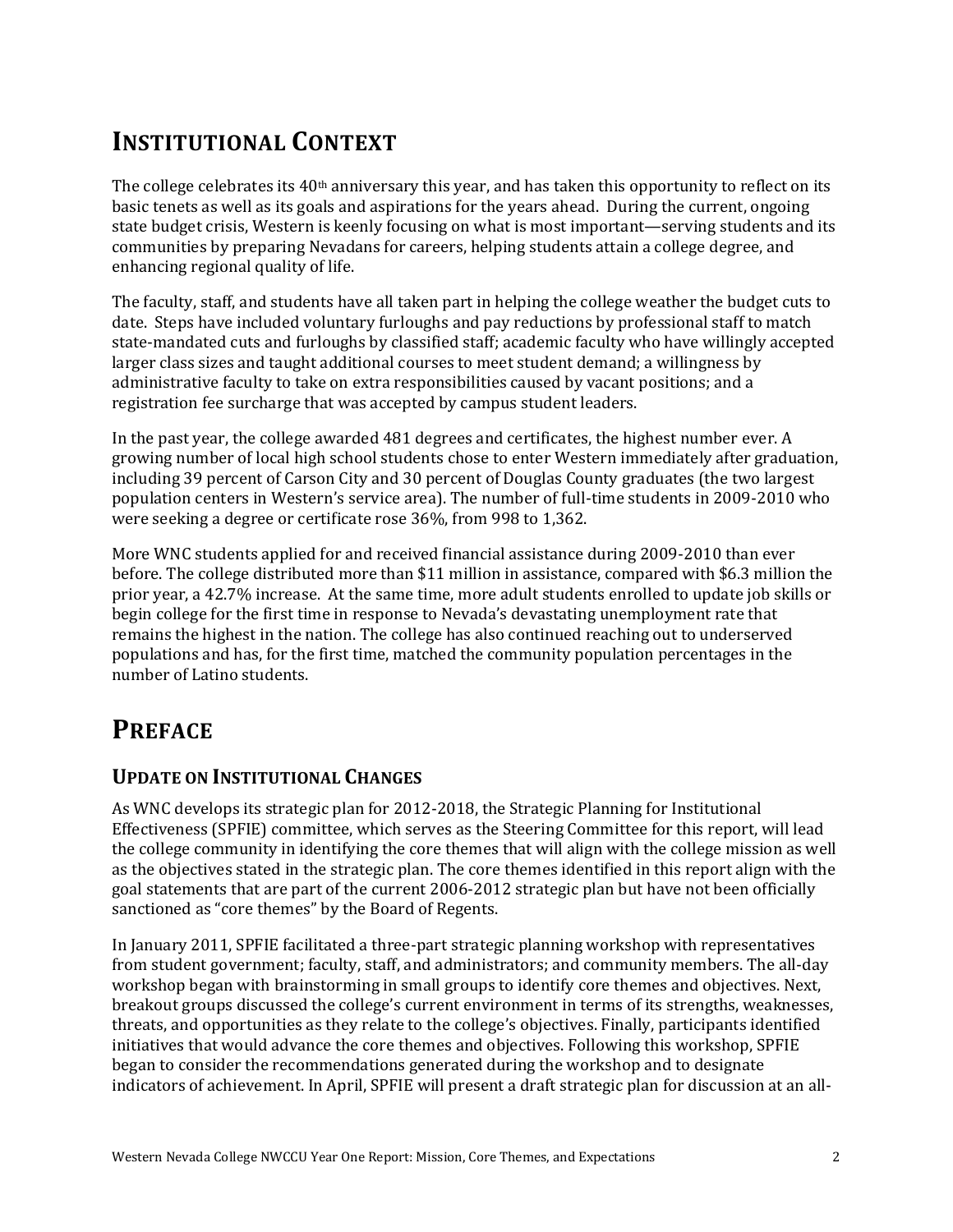college open forum. Refinement of the plan will take place during the fall 2011 semester, and the final plan will be presented to the Board of Regents for approval in spring 2012.

Since the last report, the following minor changes have occurred:

- The General Education Subcommittee of the Curriculum Committee has been elevated to a college standing committee.
- The first function of the new PeopleSoft student information system, the application for admission, went live in January 2011, and Student Services staff are preparing for the March implementation of enrollment, student financials, and financial aid functions.
- WNC is planning the migration of all online courses from its current learning management system (Blackboard's WebCT), which will soon no longer be supported, to a new LMS. This spring semester, the college is pilot testing the open-source Moodle LMS with courses in four disciplines and is planning for the integration of a new LMS with PeopleSoft.

#### **RESPONSE TO RECOMMENDATIONS REQUESTED BY THE COMMISSION**

Because the writing of this report takes place just months after WNC first responded in June 2010 to the Evaluation Committee's recommendations (Appendix), only some of the recommended changes have been implemented.

For example, although the college had hoped to hire instructors for Surgical Technology and Automotive Technology during the 2010-2011 academic year, these positions will not be filled due to budgetary constraints. In December 2010, the Board of Regents approved the deactivation of five Drafting Technology programs: three associate of applied science degrees and two certificates of achievement. However, WNC will ensure that students will have the opportunity to complete these degrees and certificates.

#### **DATE OF MOST RECENT REVIEW OF MISSION AND CORE THEMES**

In developing the current 2006-2012 strategic plan, the college president directed representatives from classified staff, academic faculty, administrative faculty, executive faculty, SPFIE, Student Services, Information and Marketing Services, and the Associated Students of Western Nevada (ASWN) to review the college's mission and goals. The core themes of Student Success, Institutional Excellence, and One College/Many Communities in this Year One Report align with the goals stated in the resulting strategic plan.

In April 2009, the Board of Regents approved the current mission statement. In addition, in July 2010, NWCCU acknowledged that WNC's mission statement is consistent with the Commission's eligibility requirements and standards for accreditation.

Western's mission and goals appear on the college website, in the college catalog, and in other college publications, including the class schedule, Institutional Research's *Institutional Portfolio*, and the president's *Annual Report to the Community*.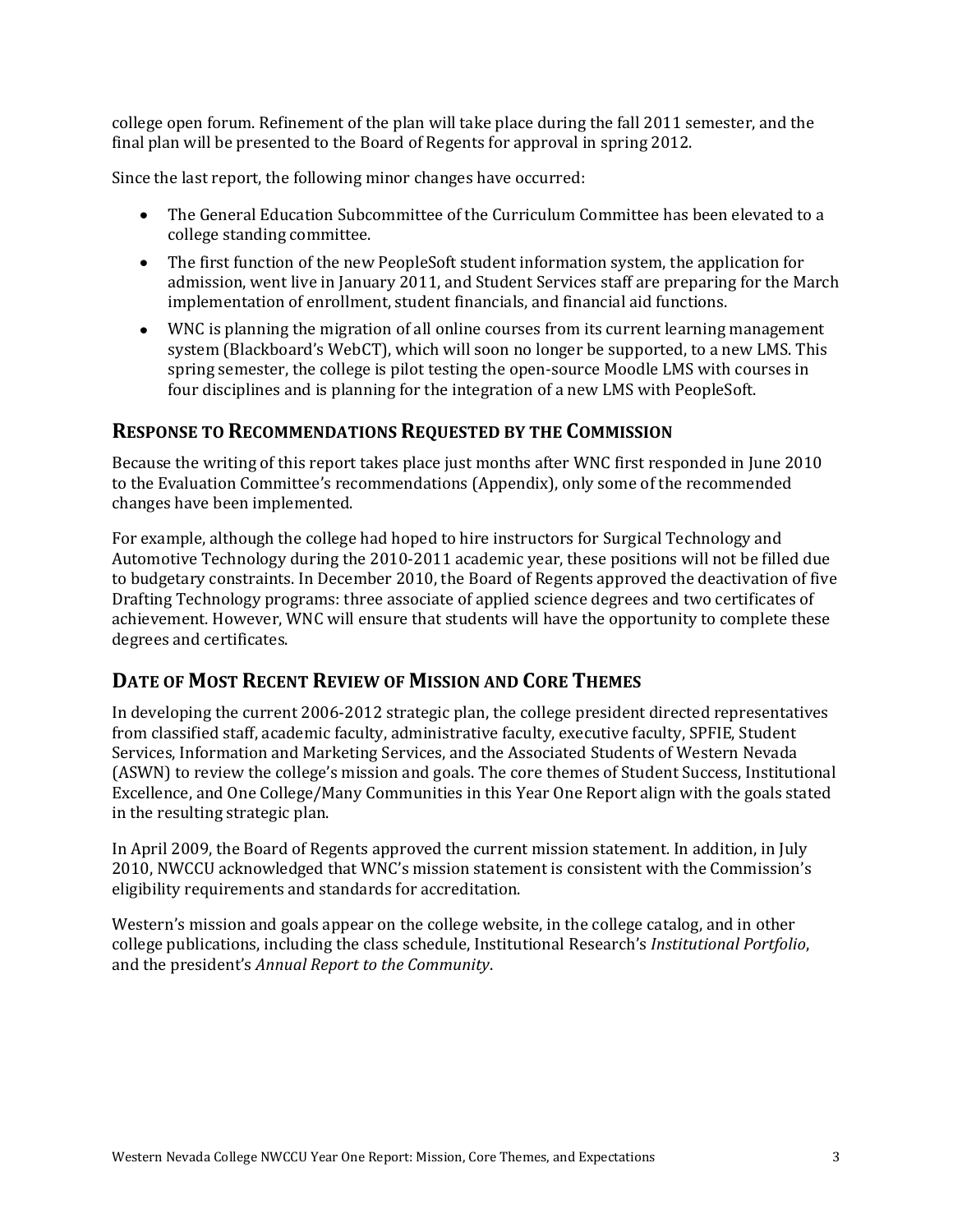## **CHAPTER ONE: MISSION, CORE THEMES, AND EXPECTATIONS**

### **SECTION I: MISSION**

#### **Mission Statement**

Western Nevada College inspires success in our community through opportunities that cultivate creativity, intellectual growth and technological excellence, in an environment that nurtures individual potential and respects differences.

#### **Interpretation of Mission Fulfillment**

WNC's mission focuses on student success, and to ensure that success, the institution itself must be excellent in terms of its human and physical resources and be responsive to the diverse needs of its communities.

The current strategic plan focuses on the following objectives:

- Improve student success in program completion and graduation rates.
- Ensure institutional excellence in teaching, programs, and services.
- Embrace our college's many communities and respond to their diverse needs.

WNC values the behaviors, skills, and knowledge that are articulated in the ten general education student learning outcomes and assesses these outcomes as a measure of student success.

Students who complete a degree at WNC are expected to demonstrate they:

- have college-level skills in reading, writing, and oral communication appropriate to their degree and/or emphasis.
- can use appropriate college-level mathematical skills.
- have problem solving, creative, and critical thinking skills.
- have effective and efficient learning skills, including the location and evaluation of information.
- have appropriate technological skills, including computer skills.
- know the basic principles and processes of government at the local, state, national, and international levels.
- understand scientific inquiry and the role of technology in the modern world.
- understand and apply social science principles, including an appreciation of participation in civic affairs.
- have an understanding of fine or performing arts.
- understand the importance of cultural traditions, diversity, and ethics in the modern world.

#### **Articulation of Acceptable Threshold or Extent of Mission Fulfillment**

The core theme objectives are derived from the mission statement. The college continually measures the extent to which these objectives are met using established thresholds for achievement for its indicators.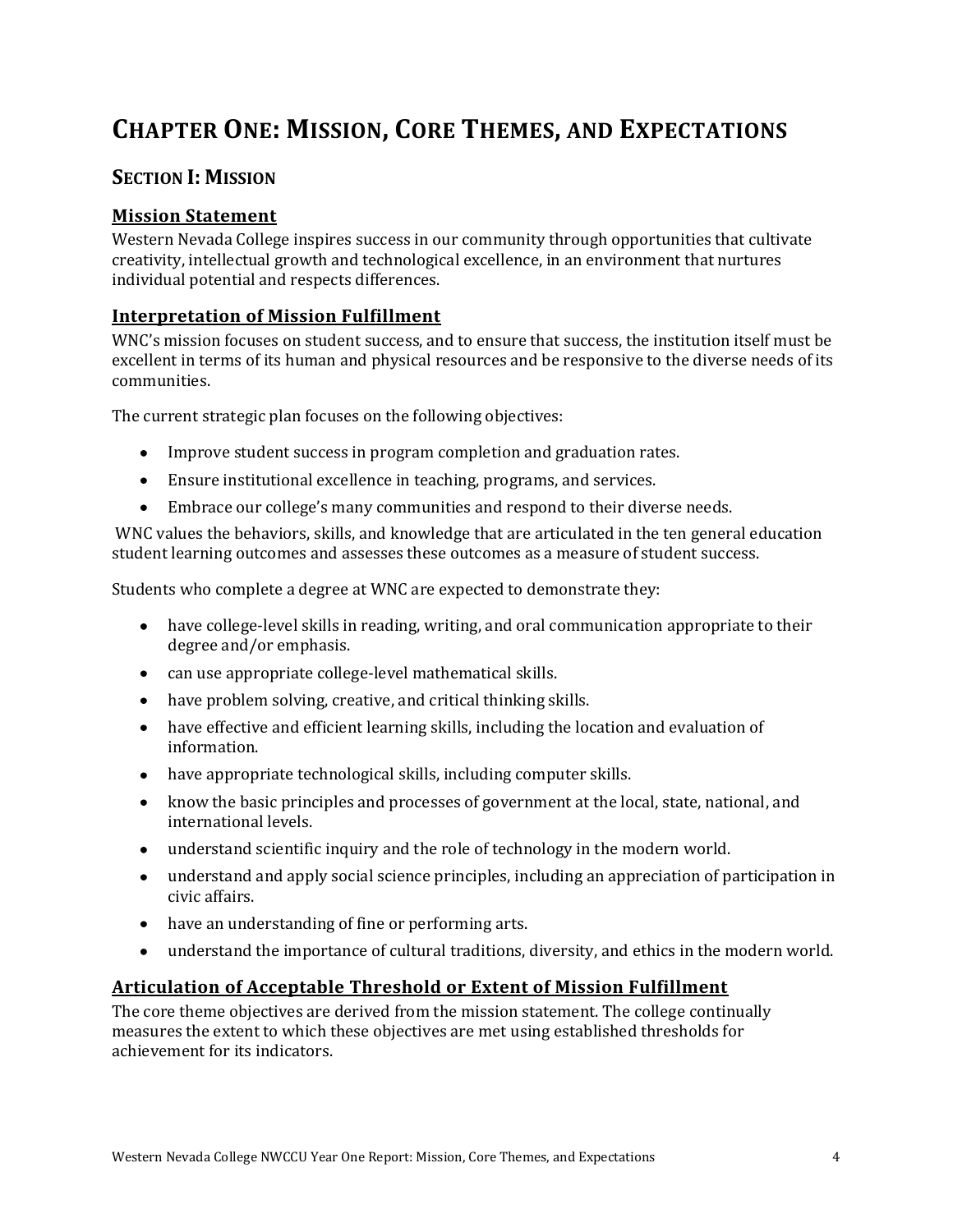### **SECTION II: CORE THEMES**

#### **Core Theme #1: Student Success**

The primary responsibility of an institution of higher learning is to provide opportunities and means for students to accomplish their academic and career goals. WNC strives to foster within all of its students the desire to pursue knowledge as an end in itself and to continue this pursuit for a lifetime. WNC considers itself successful only when its students succeed. To that end, the college's resources are focused on students, in particular, on students' completing their programs and graduating in a timely manner. Even in bad economic times, the college maintains that focus and exerts even more effort to make sure students succeed.

*Objective: Improve student success in program completion and graduation rates.*

#### **Indicator of Achievement:**

**High school to WNC continuation rate:** Fall term enrollment of recent high school graduates as a percentage of service area high school graduates. Graduate counts include standard and advanced high school diplomas only.

**Rationale:** Students who begin college immediately after high school graduation are more likely to enroll full-time and complete degrees than students who delay their college education. WNC believes so strongly in this indicator of student success that it reaches out to all servicearea high school students to encourage students to continue their education. The better prepared students are for the college experience, the more likely they are to successfully complete courses and programs.

#### **Indicators of Achievement:**

- **Persistence rate:** Sum of course enrollments receiving a grade of A, B, C, or P divided by  $\bullet$ attempted course enrollment.
- **Retention rate:** Headcount enrollment of students who attend fall term and enroll the  $\bullet$ subsequent fall term, divided by the total headcount enrollment during the first term minus the number of graduates from the first term.
- **Graduation rate:** As reported to IPEDS in the fall, the standard cohort is fall semester, firsttime-in-college (FTIC), full-time freshmen.
- **Transfer rate:** Percentage of students who receive associate degrees from WNC and enroll in a four-year institution at the end of the following spring semester.
- **Baccalaureate success rate:** Percentage of WNC graduates who earn a degree from a fouryear institution within three years of their WNC graduation.

**Rationale:** For all students, regardless of their educational goals, success begins at the course level. Therefore, *persistence rates* are invaluable indicators of success for both students and the college. The percentage of students who continue fall to fall (*retention rate*) is an indicator of successful academic progress for students pursuing degrees or certificates. And attaining those degrees and certificates (*graduation rate*) is the key indicator of students' succeeding at WNC. Having earned those degrees and certificates indicates that these students are prepared to move on to complete further academic work, such as baccalaureate degrees, or to enter the job market. Therefore, *graduation* and *transfer rates* are significant indicators of student success. In addition, another indicator of how well WNC has prepared its students for continuing success is the *baccalaureate success rate* at transfer institutions.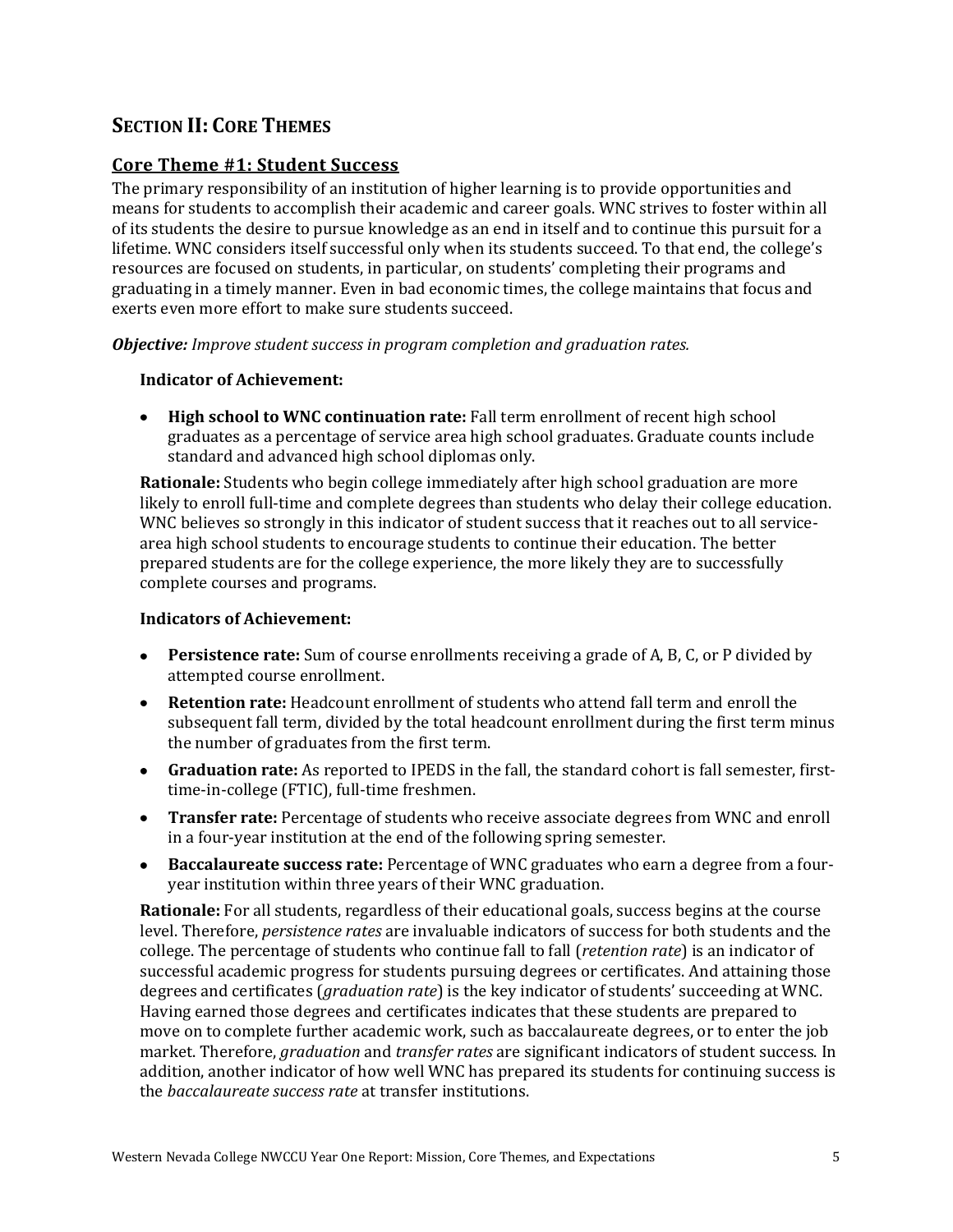#### **Indicator of Achievement:**

**Student satisfaction:** Selected results from the Noel-Levitz Student Satisfaction Inventory.

**Rationale:** Students who are comfortable within the learning environment and with the instruction are more likely to succeed. Therefore, WNC places significant emphasis on student satisfaction and considers it another important indicator of student success.

#### **Indicators of Achievement:**

- **Student diversity:** Headcount enrollment of students by ethnicity as compared to service area.
- **Staff diversity:** Headcount of full-time classified staff by ethnicity as compared to service area.
- **Faculty diversity:** Headcount of full-time academic and administrative faculty by ethnicity as compared to service area.

**Rationale:** WNC strives to create a college community that reflects the cultural and ethnic diversity of its service area in order to increase the likelihood that students will have a richer learning experience that will not only contribute to their success within the college but in the larger community as well.

Among WNC's ten general education student learning outcomes is the following: "Students who complete a degree at WNC are expected to demonstrate they understand the importance of cultural traditions, diversity and ethics in the modern world." The more a college community reflects the ethnic and cultural diversity within its service area, the greater the possibility that students will successfully achieve this diversity learning outcome.

#### **Core Theme #2: Institutional Excellence**

"[Inspiring] success in our community" requires institutional commitment to excellence and transparency. Courses, programs, and services provide bridges of opportunity over which students can travel from where they are educationally to where they are capable of going. To meet this standard, WNC continually reviews, assesses, and evaluates its programs and services. In addition, maintaining institutional excellence requires thoughtful financial planning. Because all decisions made at the college, including those affecting programs, services, staffing, space-utilization, and other resources, are data-driven, the rigorous analysis and regular reporting of institutional research is vital to meeting that standard of excellence the college has set for itself.

*Objective: Ensure institutional excellence in teaching, programs, and services.*

#### **Indicators of Achievement:**

- **Academic program review and assessment**
	- o Student learning outcomes assessment
	- o Review of curriculum and course scheduling
	- o Successful course and program completion rates
	- o Full-time to part-time faculty ratios
	- o Student and faculty FTE
	- o Student course evaluations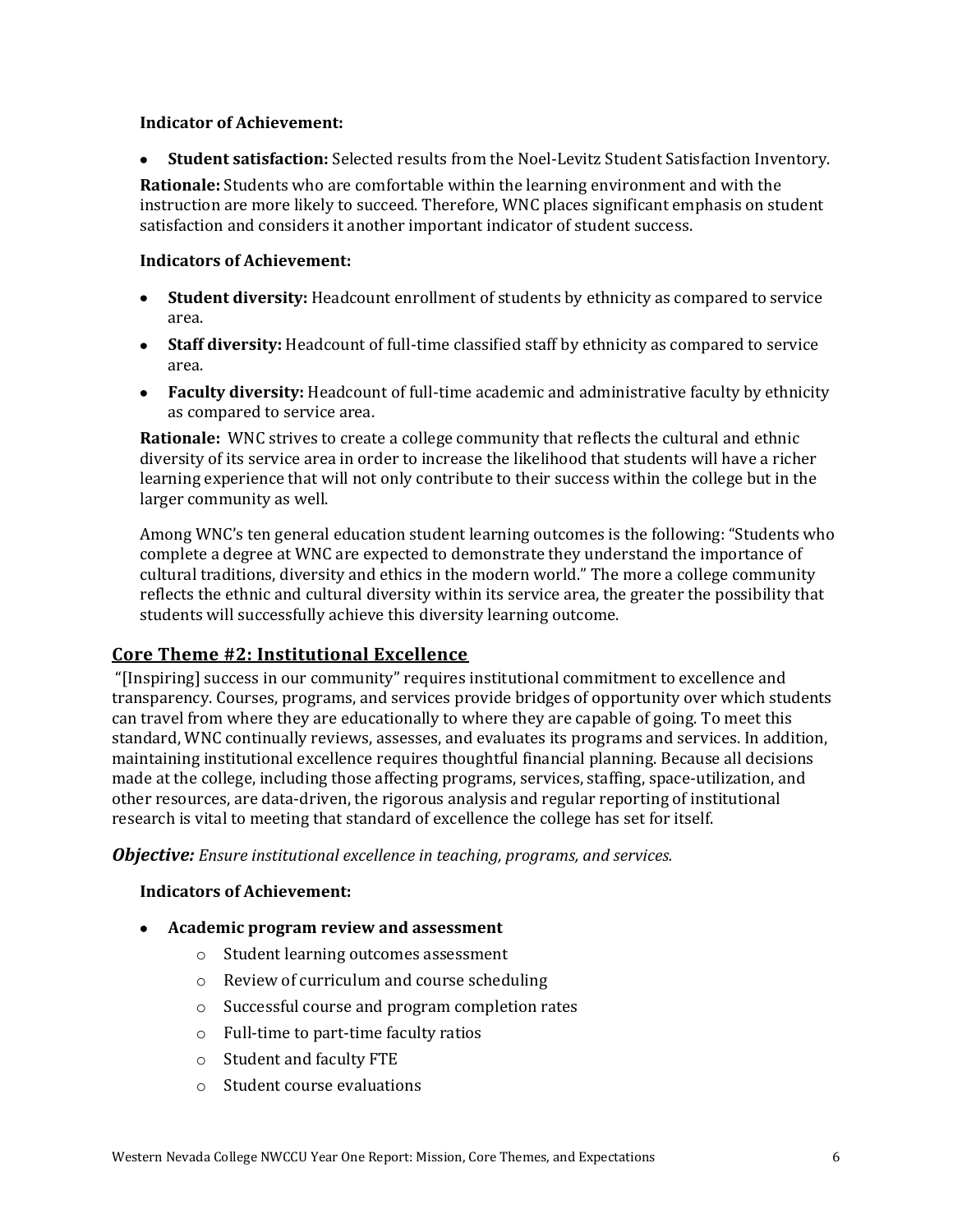- o Existence of articulation agreements with four-year institutions
- o Existence of active advisory committees for occupational programs
- o Attainment of program certification or accreditation
- o Review by faculty members from other colleges or universities
- **Administrative program review and assessment**
	- o Degrees and qualifications of personnel
	- o Evidence of satisfaction with and effectiveness of services (Noel-Levitz Student Satisfaction Inventory, Community College Survey of Student Engagement, and internal survey of all college employees)
	- o Extant data
- $\bullet$ **NWCCU self-study**

**Rationale:** A systematic evaluation of academic programs significantly affects college decisionmaking. Such evaluation aligns the program mission with the college mission, builds consensus around program goals and outcomes, and provides meaningful assessment data used to guide program improvement. Although the Nevada System of Higher Education (NSHE) mandates a ten-year review cycle for existing academic programs, WNC reviews those programs every five years. Administrative departments are also reviewed every five years although there is no mandate from NSHE to do so. In addition, the NWCCU self-study process requires WNC to examine every aspect of its core mission. The college's efforts to measure the satisfaction with, and effectiveness of, both academic and administrative programs are an indication of the college's commitment to institutional excellence.

#### **Indicator of Achievement:**

#### **Financial stability:**

- o All-funds institutional reserve as a percentage of all-funds annual budget
- o All-funds report of revenues and expenditures
- o WNC Foundation financial statements (private funding)

**Rationale:** Without adequate public and private funding and careful financial planning, the college would not be able to maintain the excellent quality of its programs. The indicators identified above are a comprehensive measure of the institution's financial stability.

#### **Indicator of Achievement:**

#### **Distribution of institutional information:**

- $\circ$  Annual budget requests, space utilization reports and institutional budget summary (internal only)
- o Institutional accreditation reports, program review summaries, strategic plan and updates, the president's *Annual Report to the Community*, and Institutional Research's *Institutional Portfolio* (public)

**Rationale:** To be truly excellent, an institution must keep its stakeholders informed of its activities and invite feedback that becomes a vital part of planning and decision-making. WNC communicates a variety of critical information that informs the community. Through such transparency, the college invites stakeholders not only to comment but also to participate in the college's efforts to meet individual student and community needs.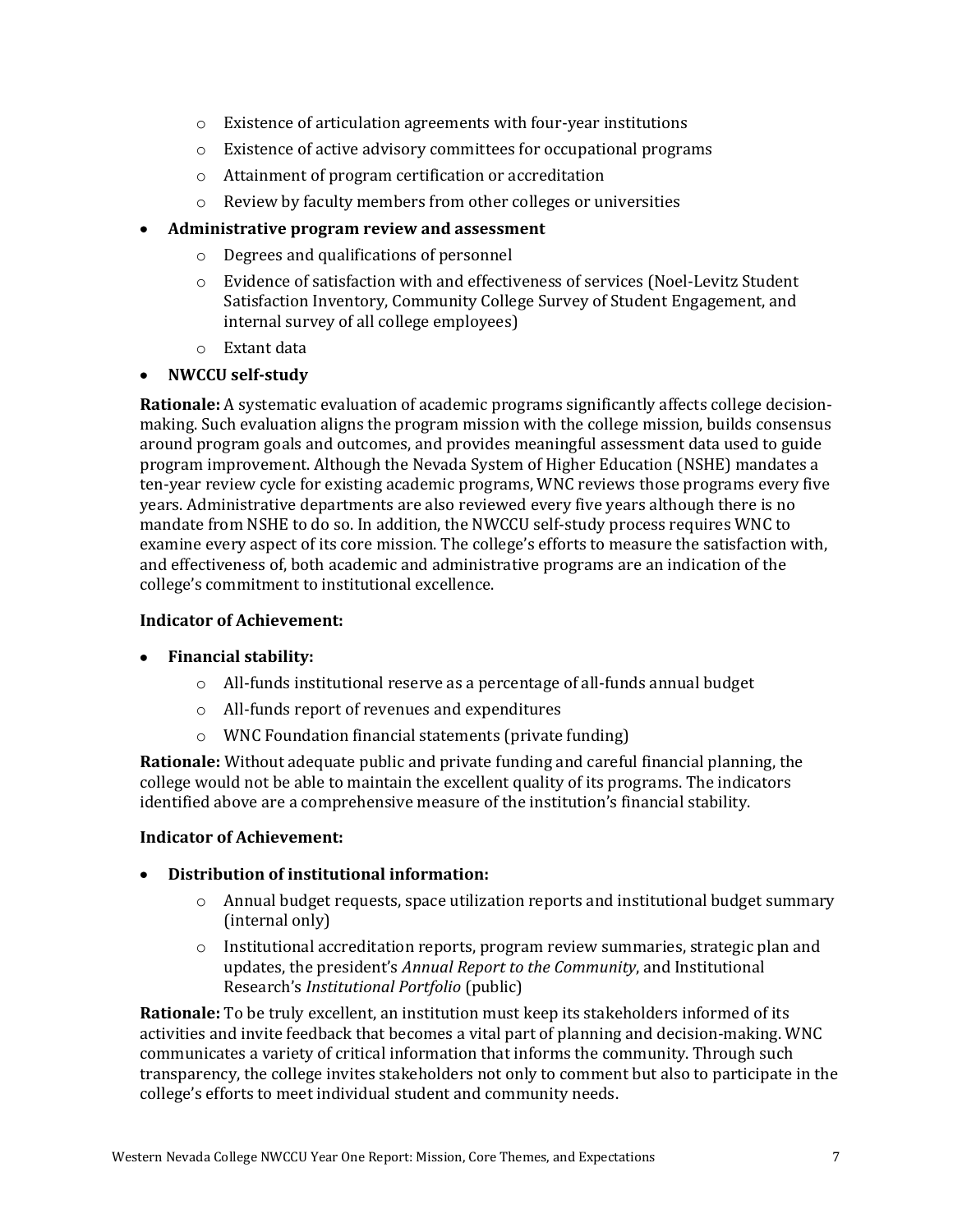### **Core Theme #3: One College/Many Communities**

In a multi-campus college, unified planning, full utilization of physical resources, and collaboration are essential if that college is to meet the needs of its diverse communities in an environment "that nurtures individual potential and respects differences." To meet the educational needs of its various and diverse communities, the college schedules classes to allow students to complete degrees and certificates in a timely manner and to optimize the use of its classrooms and laboratories.

At WNC, collaboration relies on clear pathways of communication among its students, staff, faculty, and administrators, and between instructional sites. Much of the work of the college is accomplished through committees, task forces, senates, and councils that cross boundaries of location and departments. The college ensures that these bodies represent its various sites and constituencies. For example, the ASWN functions as a unified, college-wide student body but allows for planning boards at the Carson and Fallon campuses. Similarly, the Division Chairs Council represents the academic interests of all campuses and rural sites.

#### **WNC's Principles of Community**

As members of the WNC community, we choose to be part of an academic community dedicated to those principles that foster personal and professional integrity, civility, and acceptance.

We strive toward lives of personal integrity and academic excellence. We will encourage in ourselves, and in one another, those responsible actions which lead to lives of productive work, personal enrichment, and useful citizenship in an increasingly interdependent world.

We commit to treat one another with civility: Recognizing that there will be differences of opinion, we will explore the differences in a courteous and forthright manner, always acknowledging individual rights to the freedom of expression and association.

*Objective: Embrace our college's many communities and respond to their diverse needs.*

#### **Indicator of Achievement:**

- **Unified planning**
	- $\circ$  Percentage of degree and certificate programs with courses scheduled in such a way as to allow full-time students to complete programs within 100% of normal time.
	- o Morning, afternoon, and evening rates of classroom space utilization.

**Rationale:** Careful course scheduling is particularly significant for a multi-campus college. Because program completion is of primary importance at WNC, the college considers unified scheduling an important indicator of its success.

#### **Indicator of Achievement:**

 $\bullet$ **Communication:** Survey of college community to gauge effectiveness of communication among students, faculty, and staff; between instructional sites; and between instructional sites and their communities.

**Rationale:** If a multi-campus college is to meet the diverse needs of its students, there must be clear pathways of communication among its various entities. How well these entities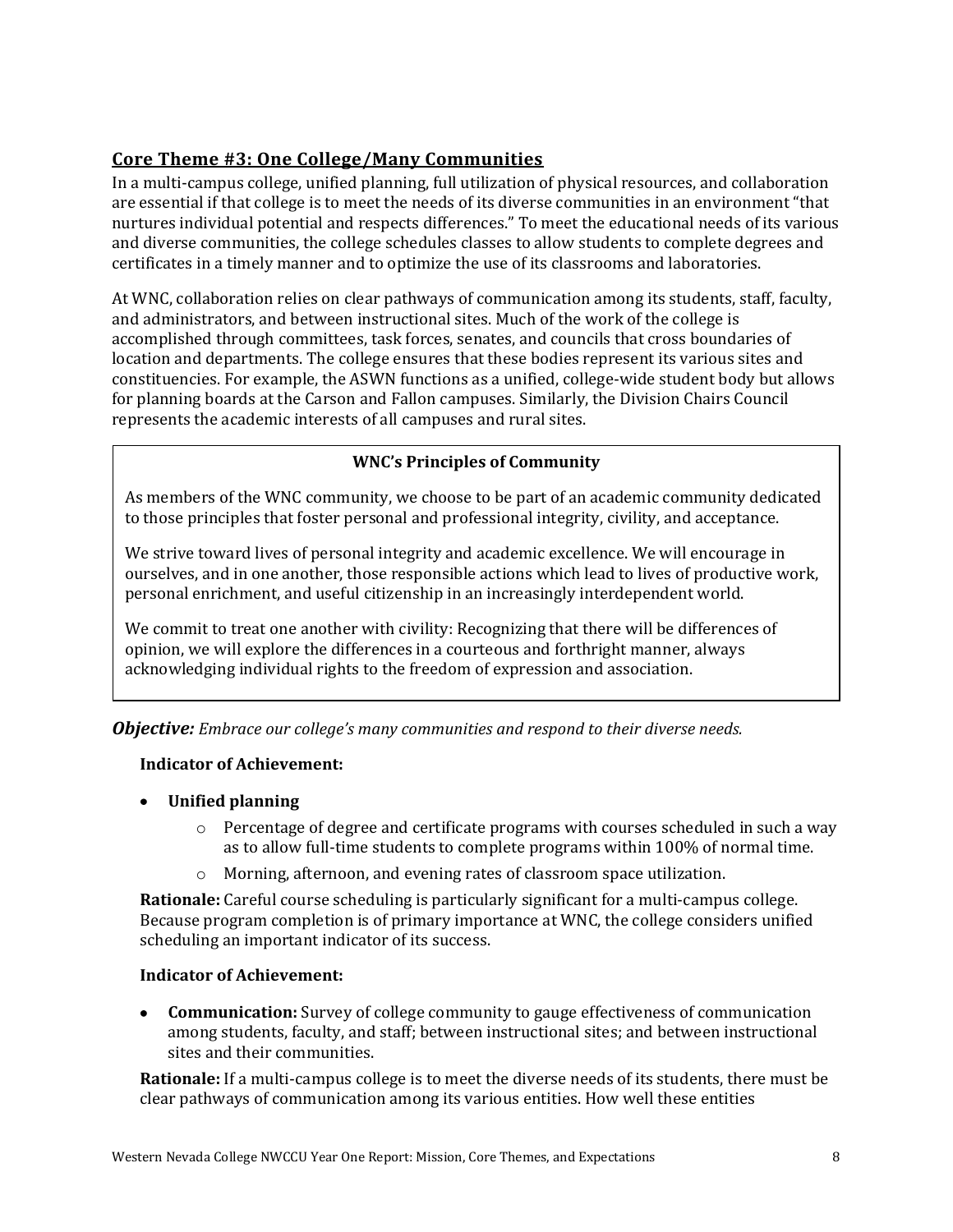communicate is a significant indication of how students perceive the college as meeting their needs and their being treated equally.

## **CONCLUSION**

For WNC, student success, institutional excellence, and sense of community are core themes. WNC exists to provide opportunities for students from its many diverse communities to achieve their goals, including earning degrees and certificates. The timing of this report is especially fortuitous as WNC begins to create its strategic plan for 2012-2018. Because the new accreditation standards help to guide this process, the resulting plan will demonstrate a better understanding of what a good strategic plan should be and define even better the college's mission through objectives and performance indicators that reflect the college's priorities.

Of particular significance is the emphasis on performance indicators and their rationale. As a result of responding to Standard One, the college is more aware that it must ensure that performance indicators are comprehensive and justified. For example, as stated in the current strategic plan, the one objective and associated performance indicators related to student success narrow the focus to degree- and certificate-seeking students and do not provide for those taking non-credit continuing education classes and classes in adult basic skills, ESL, and GED preparation. The college does measure and report the success of all students in numerous ways, however, and the 2012-2018 strategic plan currently in development will reflect this. In addition, the evaluation of faculty by peers and administration is not listed as an indicator of achievement related to institutional excellence, yet WNC does ensure instructional excellence by evaluating faculty using a variety of measures of effectiveness, including evaluations by students, peers, and administrators.

Of the many challenges a multi-campus college faces, none is greater than maintaining a sense of oneness while still meeting the diverse needs of its various communities. WNC has succeeded in meeting this challenge and will be even more successful as it reviews its core themes and objectives in light of its ever-evolving mission.

#### **Accreditation Liaison Officer:**

Carol Lange, Interim Vice President of Academic and Student Affairs and Dean of Instruction

#### **Steering Committee members:**

Bonnie Bertocchi, Assistant to the President Sherry Black, Professor of Education Catherine Boedenauer, Programmer/Analyst in Institutional Research Deborah Case, Director of Counseling Services Maxine Cirac, Chair of Communications & Fine Arts Division and Professor of Foreign Languages Ashley Cruz, ASWN Vice President for Carson Campus Richard Kloes, Professor of Accounting Gil Martin, Professor of Art Jose Martinez, Programmer/Analyst in Institutional Research Ashlee McGarity, ASWN Vice President for Fallon Campus Randy Naylor, Professor of Welding Daniel Neverett, Vice President of Finance and Administrative Services Linda Ritter, Special Projects Coordinator for Carson City (community representative on SPFIE) Danna Sturm (SPFIE chair), Reference Librarian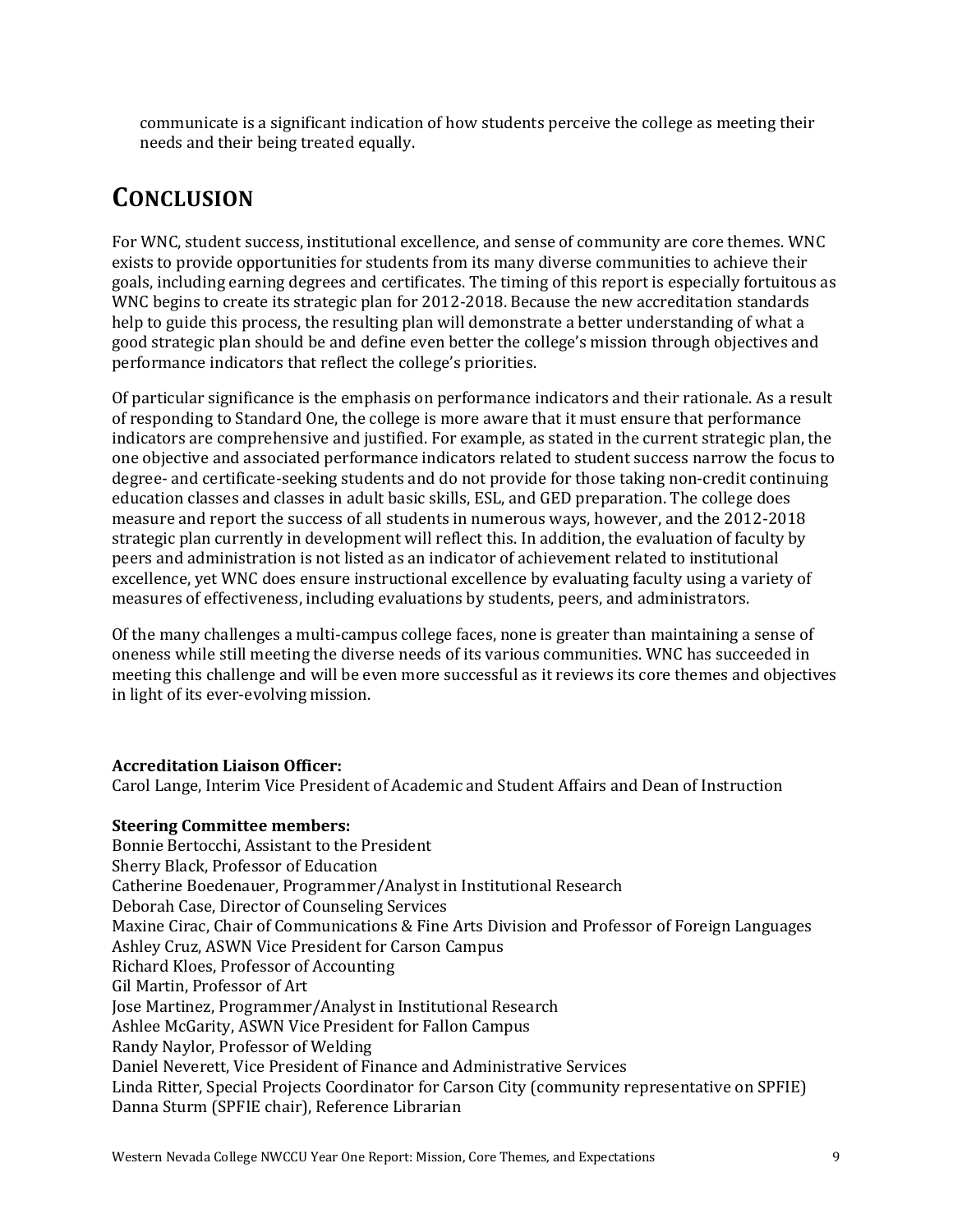### **Principal authors:**

Catherine Boedenauer, Programmer/Analyst in Institutional Research Anne Hansen, Director of Information and Marketing Services James Kolsky, Professor Emeritus of English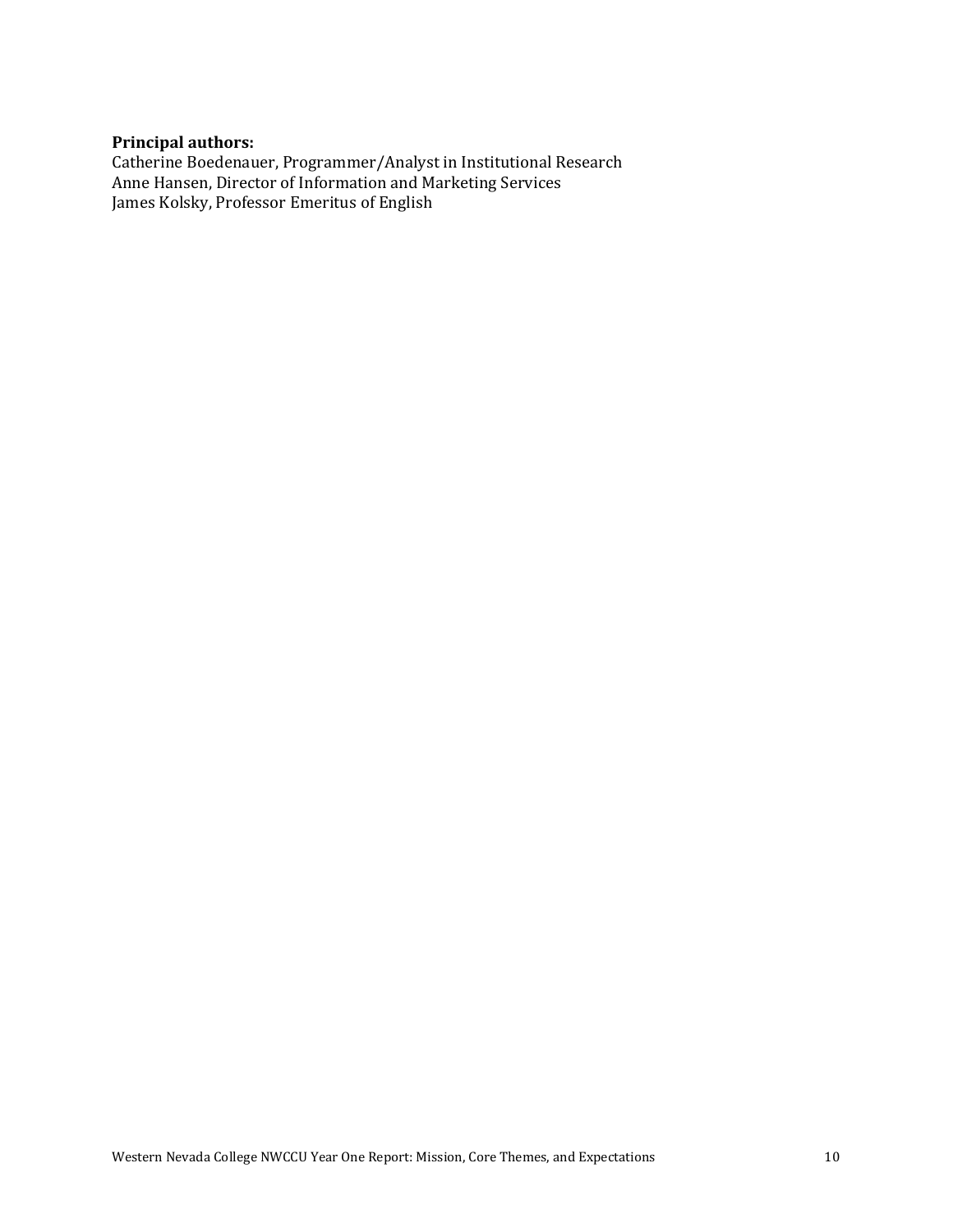### **APPENDIX**

## **Institutional Response To A Full-Scale Evaluation Committee Report**

May 3-5, 2010

## **Western Nevada College**

Carson City, Nevada

### **A Report Prepared for the Northwest Commission on Colleges and Universities**

June 10, 2010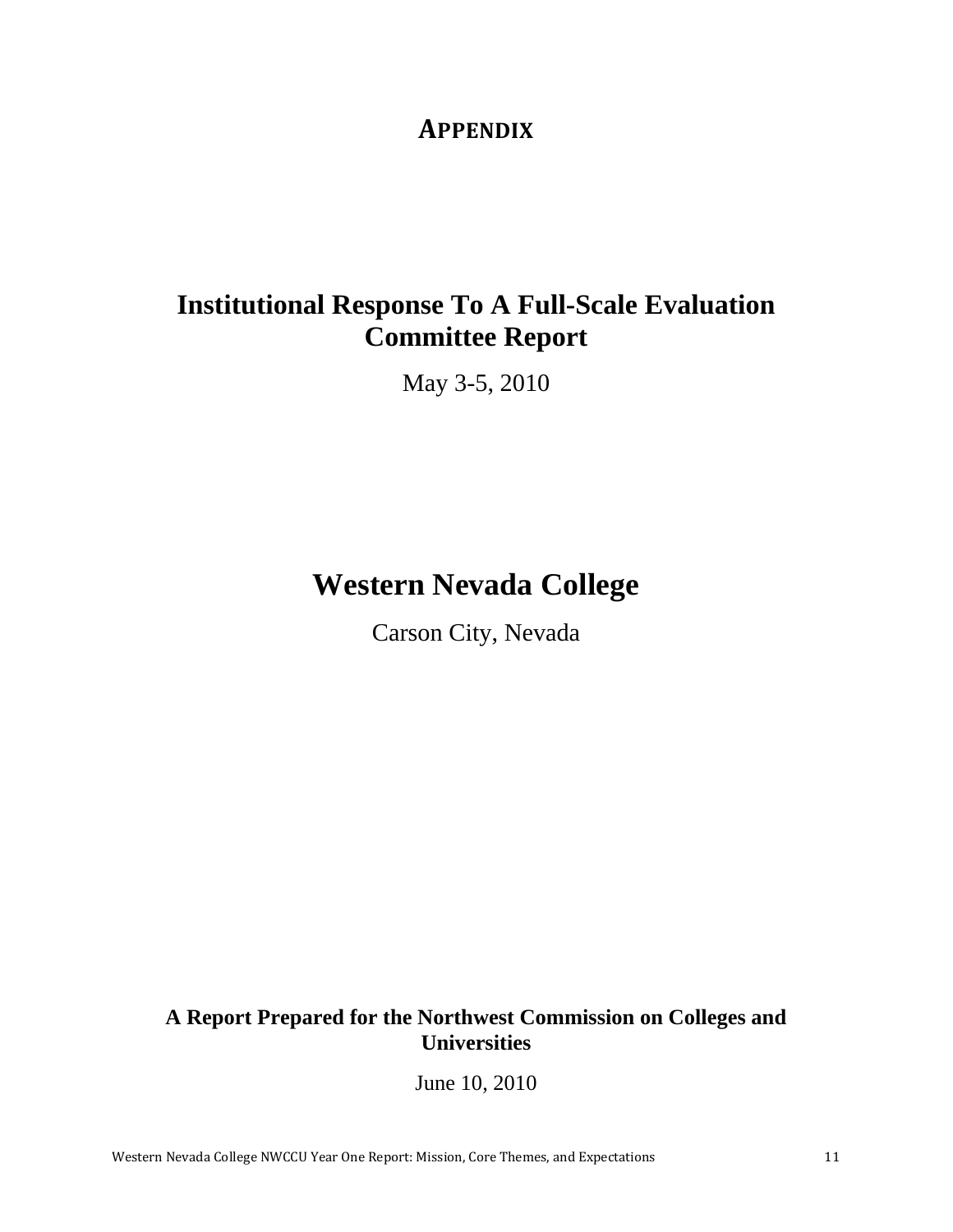### **Introduction**

Western Nevada College would like to thank the members of the Evaluation Committee for their review, analysis, commendations, and recommendations. The Institutional Self-Study and the Evaluation Committee's on-site visit and peer review have been of great value to this institution.

This report is an institutional response to the Evaluation Committee's recommendations. The College not only accepts the recommendations, but has also responded to those recommendations by incorporating strategies to address each of the four recommendations. A brief review of the institution's plan and progress is provided below.

### **Response to Recommendations**

**1. The Committee recommends that, as funds become available, quality faculty be hired with a primary commitment to the college for those degree programs currently lacking full-time faculty oversight. Until that time special oversight should be given by the academic administration to such programs to ensure that program quality is not being seriously diminished. (Standard 4.A.1)**

The College has made every effort to protect the quality, access, and retention of its academic programs. The institution recently hired the following positions:

- **Construction Technology Instructor**
- **Nursing Instructor**
- **English Instructor**
- **Math Instructor**
- **Distance Education Coordinator**

The College plans to hire the following positions during the 2010-2011 academic year. Additional academic teaching positions may be hired if budget permits.

- **Surgical Technology Instructor**
- **Automotive Instructor**
- **2. The Committee recommends that the College implement its plan to conduct a comprehensive assessment of all its programs. While the College is substantially in compliance with Policy 2.2's direction for planning, progress on collecting and analyzing data that creates specific improvement actions must be a college priority. The first-cycle of review, which has been analyzed and corrected where necessary, has revealed the need for another iteration before a complete analysis of the entire assessment effort can be adequately evaluated. (Policy 2.2)**

The College accepts this recommendation and continues its commitment to the continual review and improvement of its assessment processes.

**3. The Committee recommends that, in spite of the challenges associated with knowing the certainty of future funding, the College project expenditures for a minimum of three years for major categories of expenditures. (Standard 7.A.2)**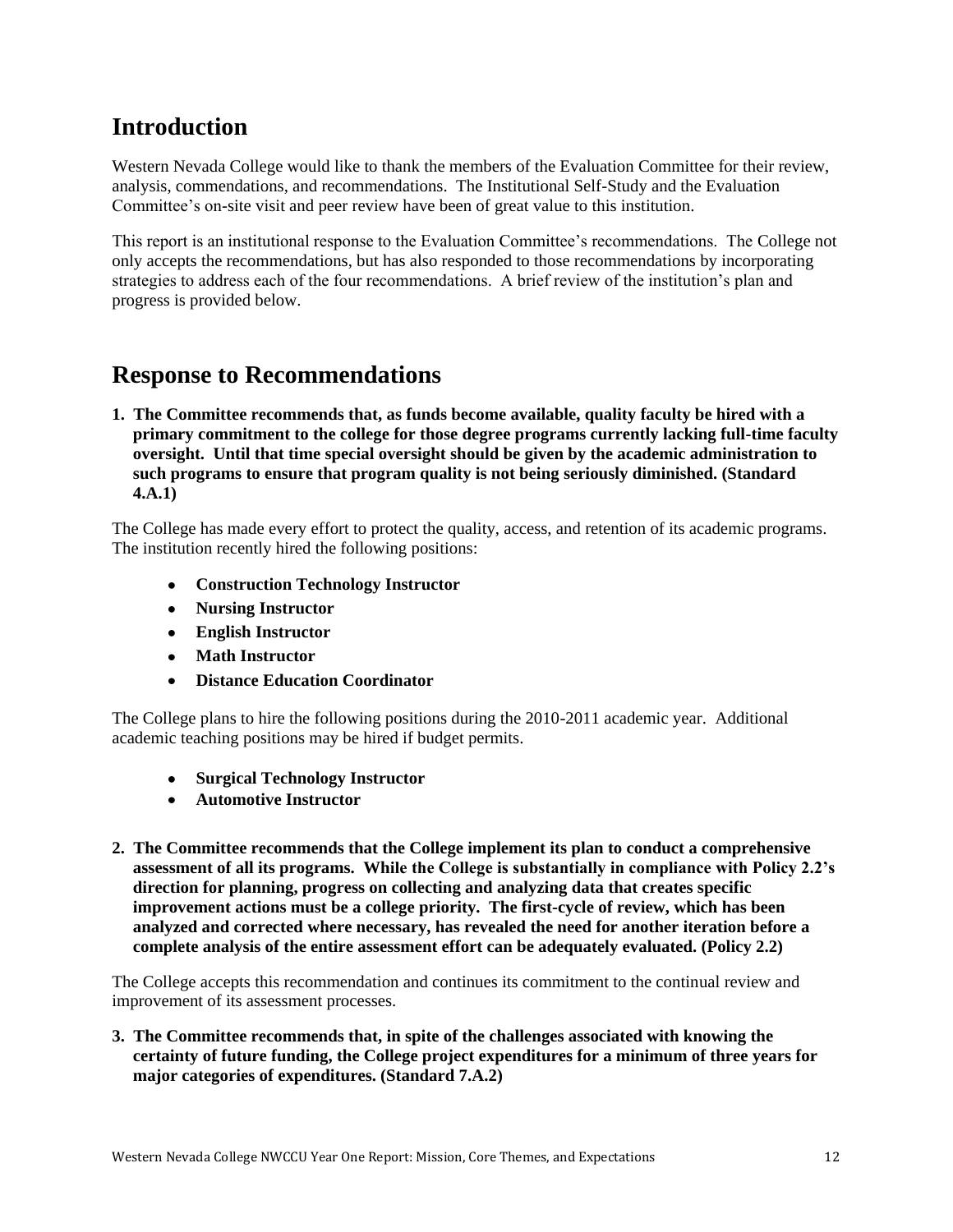The College has completed the three year projection of expenditures. The Budget Projection Form is provided on the next page.

#### **4. The Committee recommends that while the College is in substantial compliance with Standard 3.E, the institution accommodates the fair and equitable treatment of both male and female athletes in providing opportunities for participation, equipment, and access to facilities. (Standard 3.E.5)**

The College is making every effort to address gender equity in its athletic program. The following strategies will be implemented for the 2010-2011 fiscal year.

- **Compensate an assistant softball coach for the Women's Softball Team.**
- **Hire a consultant to work with the coaching staff of the Women's Softball Team.**
- **Place both head coaches on full-time administrative faculty contracts.**
- **Travel 2-3 additional players on the Softball Team.**
- **Seek additional funding to build an on-campus softball field.**